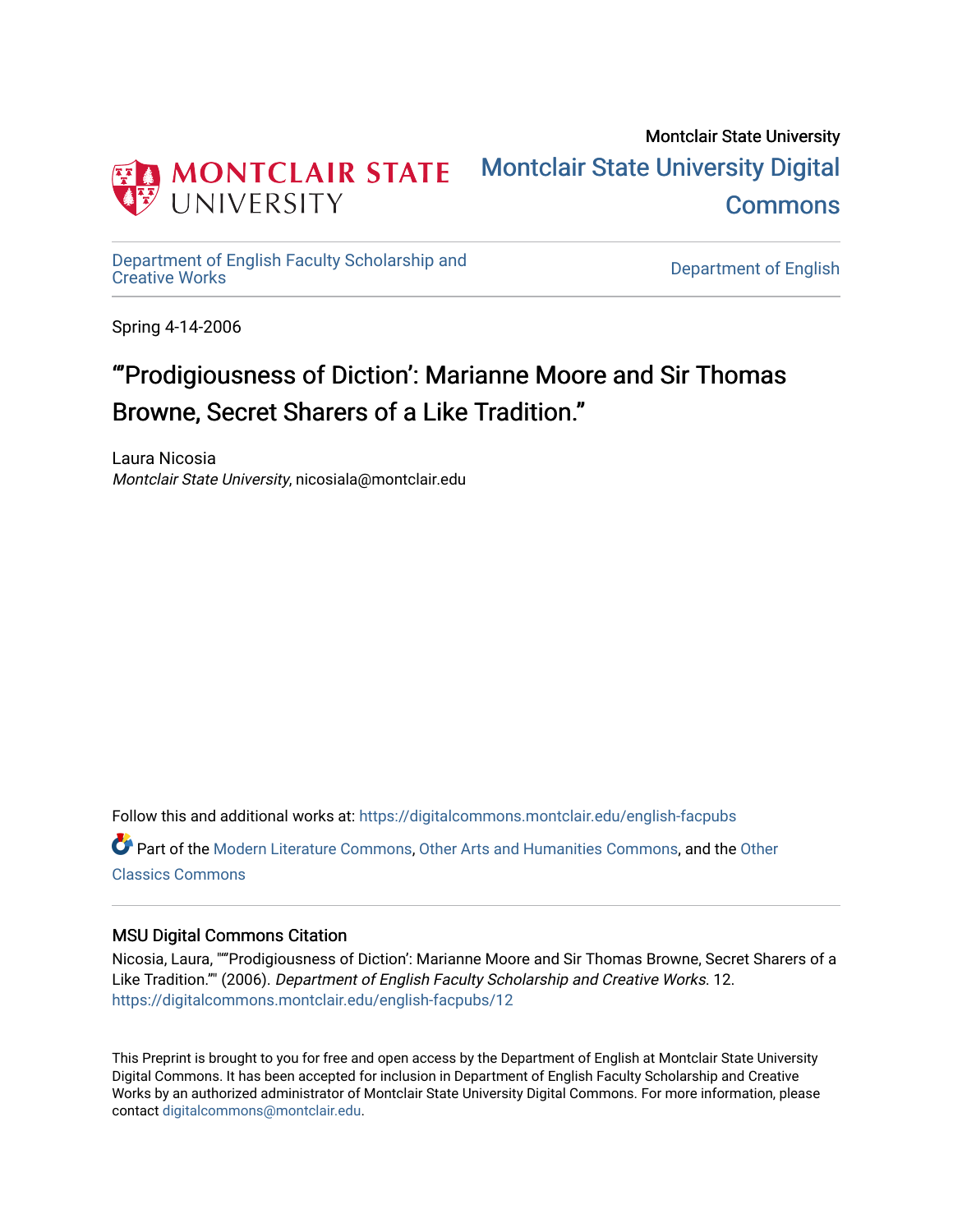## **Laura Nicosia Montclair State University**

#### **"Prodigiousness of Diction":**

#### **Marianne Moore and Sir Thomas Browne, Secret Sharers of a Like Tradition**

Although T. S. Eliot proclaims that Marianne Moore has "no immediate poetic derivations" and that her poetry is "primarily descriptive," her work is neither devoid of allusions, nor disjointed from a long line of Western literary traditions (xi). It is true that Moore's works are unfamiliar in expression for today's readers, and wresting meaning from and context for Moore's poetry is no easy task, to be sure. Her complicated system of quotations and quirky allusions place a heavy burden upon critical readers who must expend a significant amount of time to investigate the sources and multifarious influences that affected her writing style, voice and topics. There is, however, a writer to whom Moore repeatedly referred by name and upon whom she patterned her literary style and structures: Sir Thomas Browne, physician, knight and tract writer of the seventeenth century.

Moore's affinity for the seventeenth century is well documented, having been noted by such critics as Glenway Wescott, Louise Bogan, Jeredith Merrin, and Bonnie Costello. Patricia C. Willis notes in *Marianne Moore: Vision into Verse* that while at Bryn Mawr, Moore attended a course in "Imitative Writing" where she "concentrated on the well-known seventeenth-century stylists Bacon, Browne, Andrewes, Traherne, Hooker, and Burton" (5). In her editorial section of *The Dial,* written from 1926 to 1929, Moore frequently quotes medieval writers from anonymous lyricists to the Venerable Bede and "praised and appraised in terms of the seventeenth century" (Merrin 16). This forum enabled Moore to solidify and codify her own aesthetics; she chose to emulate writers from her favorite era—the seventeenth century. From her first personal commentary published in 1926, Moore asserts that: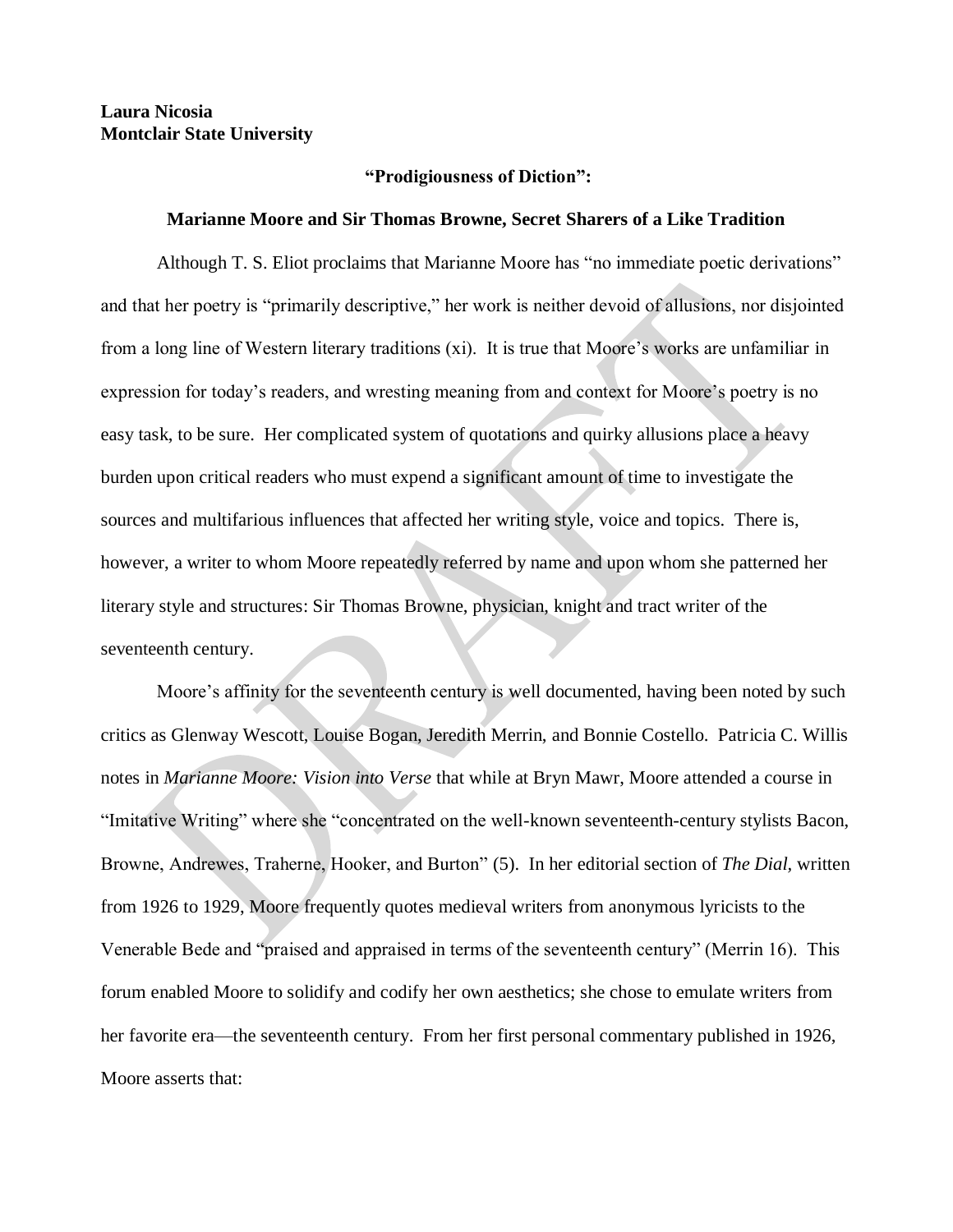there is a kind of virtuosity or prodigiousness of diction which is distinctly associated in one's mind with some . . . good writers. We attribute to let us say, Machiavelli, Sir Francis Bacon, John Donne, Sir Thomas Browne, Doctor Samuel Johnson, a particular kind of verbal effectiveness--a nicety and point, a pride and pith of utterance, which is in a special way different from the admirableness of Wordsworth or of Hawthorne. *(Dial* 80, 444)

It is only fitting that, since Moore wrote her first "Commentary" praising the talents of the seventeenth century (and specifically Browne), she included in her final entry of *The Dial* a similar evaluation of her beloved period: "the attributes of the 17th century keeps rising into our vision from time to time like the bouquet of a fountain, its gaudy phrases less richly than the more shadowy ones in Jeremy Taylor, Richard Hooker, or Sir Thomas Browne. . . and there were others besides Sir Thomas Browne to whom ashes were more than dust" *(Dial* 86, 540).

It is possible and perhaps preferable, therefore, to regard Moore's works as following the creative and innovative traditions developed and practiced by her role model. Moore imitated Browne as *homage.* She mimicked his stance as a neutral observer; assumed his highly stylized arguments; and appropriated his diverse subjects, themes, vocabulary and theological base. These elements are clearly reflected by and integrated into Moore's poetry.

Browne's influence as a disinterested spectator who inquires into the curiosities of nature, is mirrored in Moore's works. Separately and without direct connection, both Browne and Moore have been referred to as "natural historians," of a sort. Marie Boas Hall claims that Browne should be seen "as a naturalist, a pure natural historian, a serious collector of every sort of fact" (170). John Slatin articulates that Moore's affinity for landscape and fauna adheres to traditional, Western history and the "major myths of our culture" as displayed in the form appropriated by natural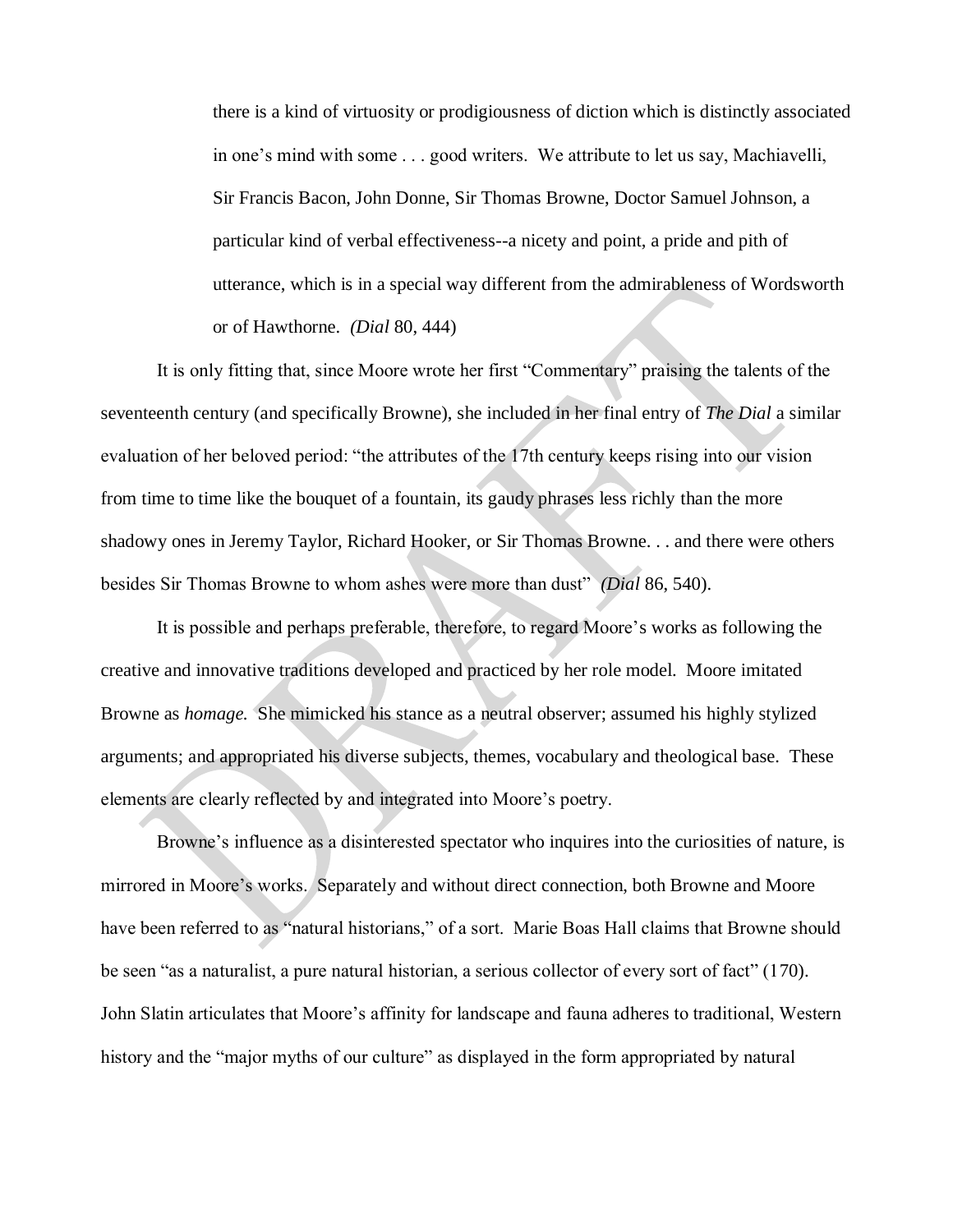historians (275). Slatin clearly counters Eliot's evaluation of Moore's poetic non-parentage and sets her firmly along the path of a highly stylized Western tradition.

Some critics, such as Adam Kitzes, have seen Browne's prose as "no 'well-wrought urns.' They are more like the urns he writes about with such interest in *Hydriotaphia* (1658): subject to corruption, hard to pin down, and seemingly animated by some spectral agent that carries them along an undetermined trajectory" (137). Others have suggested over the years that Browne's style indulges in the sensual pleasures of its wordplay and that he revels in linguistic gymnastics—it seems true that Browne enjoys his abilities as a craftsman of words—but, Kitzes' evaluation regarding Browne's seeming inability to sustain sense *or* his purposeful use of paradox as obfuscation are harsh.

However, Moore has had her share of detractors, too. Commenting on her elliptical and obscure style, Howard Nemerov has written, "Miss Moore is so often found going the long way around, making complexities out of simplicities, loading lines with detail until they are corrupted in sense of measure, and writing, in consequence, absurdly bad English" (359). By not recognizing the pure joy of her Brownian linguistic operations, however, Nemerov ignores the complex condensations and the quasi-scientific play of her meditations.

Both Browne and Moore were trained in medical and scientific fields and their writings have a unique humor and an intricate system of disinterested observation. When asked whether her premed classes and scientific bent influenced her writing style, Moore acknowledged that, "Precision, economy of statement, logic employed to ends that are disinterested, drawing and identifying, liberate—at least have some bearing on—the imagination, it seems to me" (qtd. in Therese 13-14).

A liberated imagination and an ability to focus on the "now-ness" of life are the keys to understanding both Browne and Moore. Like Ralph Waldo Emerson, who believed that effective writings come to us spontaneously and make moments great, both Browne and Moore get caught up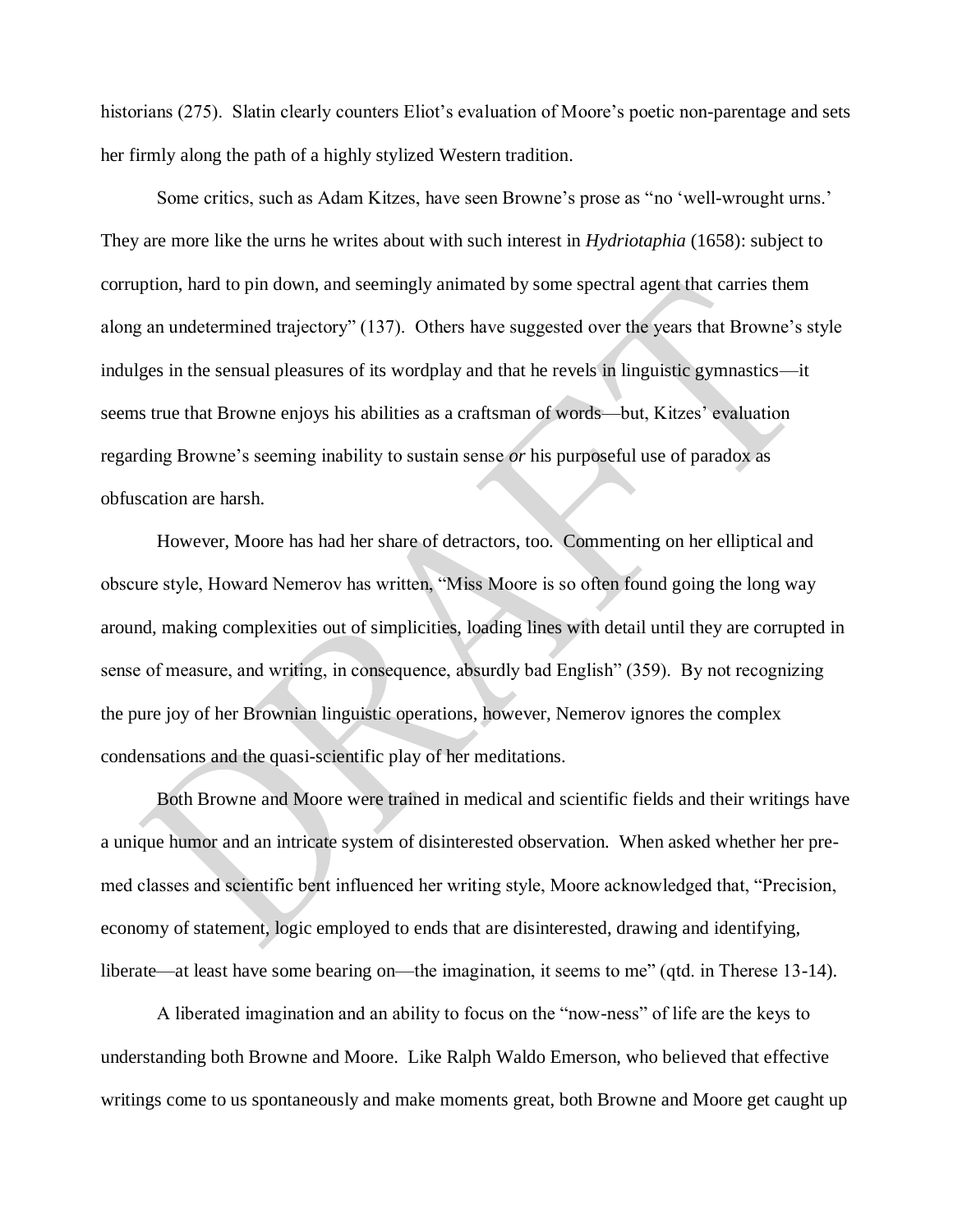in the grandeur of the moment, leaping about unpredictably and digressing, to "reveal the odd twists and paradoxes of [their] profoundly inquisitive imagination[s]" and to portray the world around them through epiphanic moments of understanding (Post 57).

This essay focuses on parallels between Browne's *Pseudodoxia Epidemica,* and the middle period poetry of Moore. I examine correlations in: eclectic diction, subject matter, rhetorical devices, syntactical structures, and the emblematic nature of their writings. Both writers' styles evolved over the durations of their careers, and to ignore this fact would be a flaw in the premise. It is striking though, to note Moore's consistent echoes of Browne's eccentric and stylized writings.

### Prodigiousness of Diction

Two of the most obvious similarities between Browne and Moore are the complexity and antiquity of their vocabularies. It is not uncommon for the modern reader to refer to an unabridged dictionary to understand the literal meaning of either author's text. Because of his diction, Browne has been referred to as "a literary cormorant who hatched an exotic species of Latinate English" (Post 58). He writes in the first book of his *Pseudodoxia,* "the quality of the Subject will sometimes carry us into expressions beyond meer English apprehensions; and indeed if elegancie still proceedeth, and English Pens maintain that stream . . . we shall within few years be fain to learn Latine to understand English" (Browne 99).

Some examples of his verbal, Latinate eccentricities are, "desume," "reminiscentiall," "manuduction," "extispicious," and "secondine." All of these are derivatives of the Latin and are entered in the *Oxford English Dictionary.* Many of these words are now archaic or obsolete, but there are other words that Browne coined that have stayed with us to this day, such as his use of "medicine."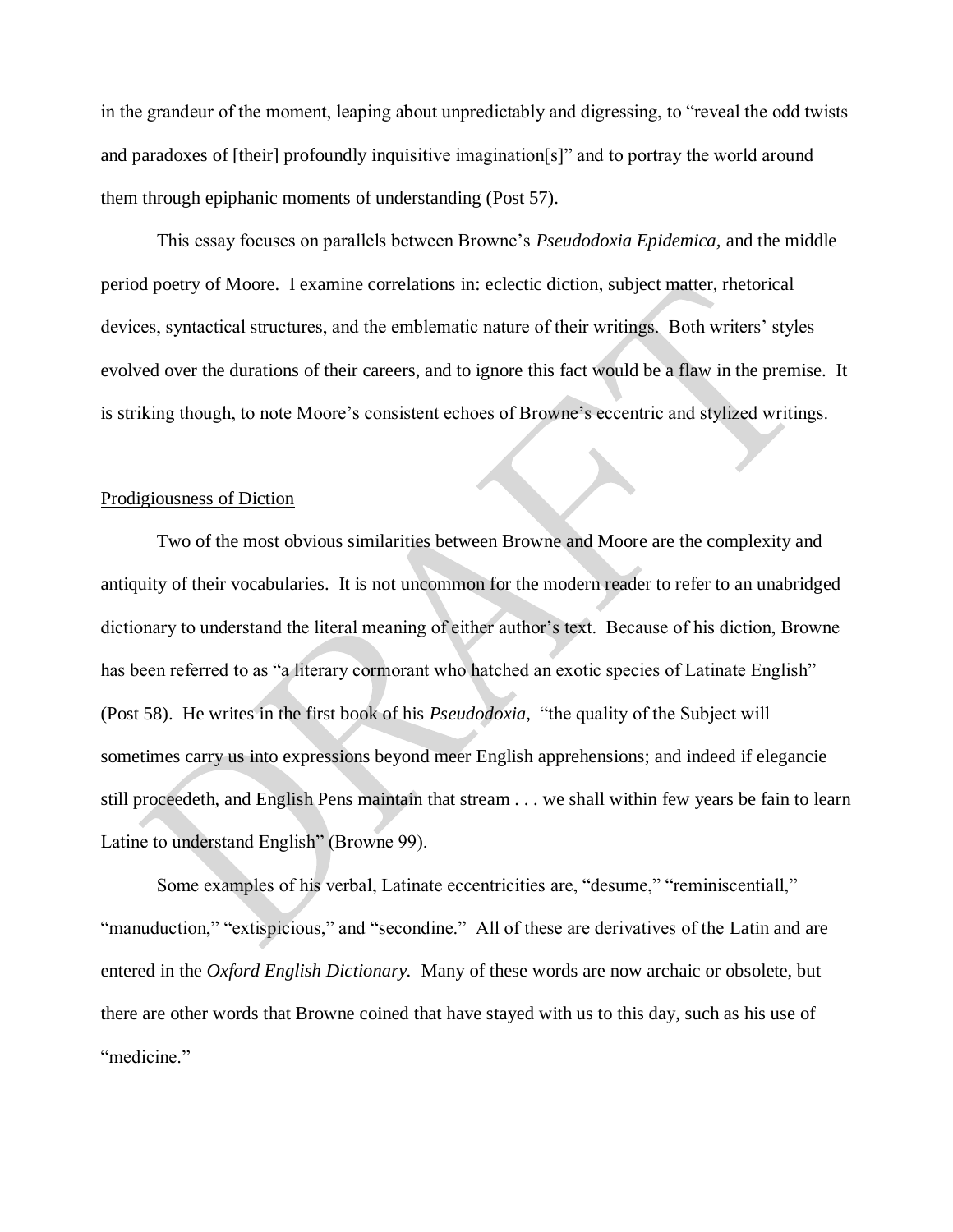Moore, too, is a collector of the quirky and the Latinate. Bernard Engel notes that Moore will occasionally "use Latinate vocabulary for philosophical reflections" and not for the purpose of obfuscation. Taffy Martin treats Moore's diction as a consciously constructed tool for literary subversion. For Harold Bloom, Moore's diction plays "endlessly upon the dialectic of denotation and connotation" (3). Referring to Moore's compulsion to horde oddities, bric-a-brac, and snippets of conversations, Bonnie Costello echoes Moore's self-evaluation as a "'kleptomaniac of the mind'" (qtd. in Merrin 19). She was a "great collector of odd objects, phrases, and quaint lore. . . [enjoying] whatever seems 'new and strange' in the work of others" (19). Moore once said in an interview that her writing is, a "collection of flies in amber" (Engel 28).

An example of Moore's Latinate diction is evidenced in "Critics and Connoisseurs," where she discusses the aesthetics of art and the need to embrace naturalness rather than foolishly submitting to "vulgar errors." She utilized Latinate words, phrases and clauses such as "unconscious fastidiousness," "ballasted," "proof against its proclivity" (38), exhibiting the kind of philosophic language Eliot thought to be a purely American phenomenon, the result of "universal university education" (Willis 11-12). However, Moore extends her *materia poetica* to include the conversational along with her scientific and Latinate observations of the natural world.

Moore resists predictability by her use of uncommon and exotic phrases placed incongruously next to the commonplace. In conjoining disparate dictions, Moore posits an aesthetic of correspondence and conversation, rather than an aesthetic of elite convention. In "The Mind is an Enchanting Thing," Moore first compares the human mind to the simplicity of a "katydid-wing / subdivided by sun / till the nettings are legion," and in the next stanza, in more bizarre fashion to "the apteryx-awl." Moore's logic and expression are at once profoundly simple and syntactically complex—elliptical rather than linear.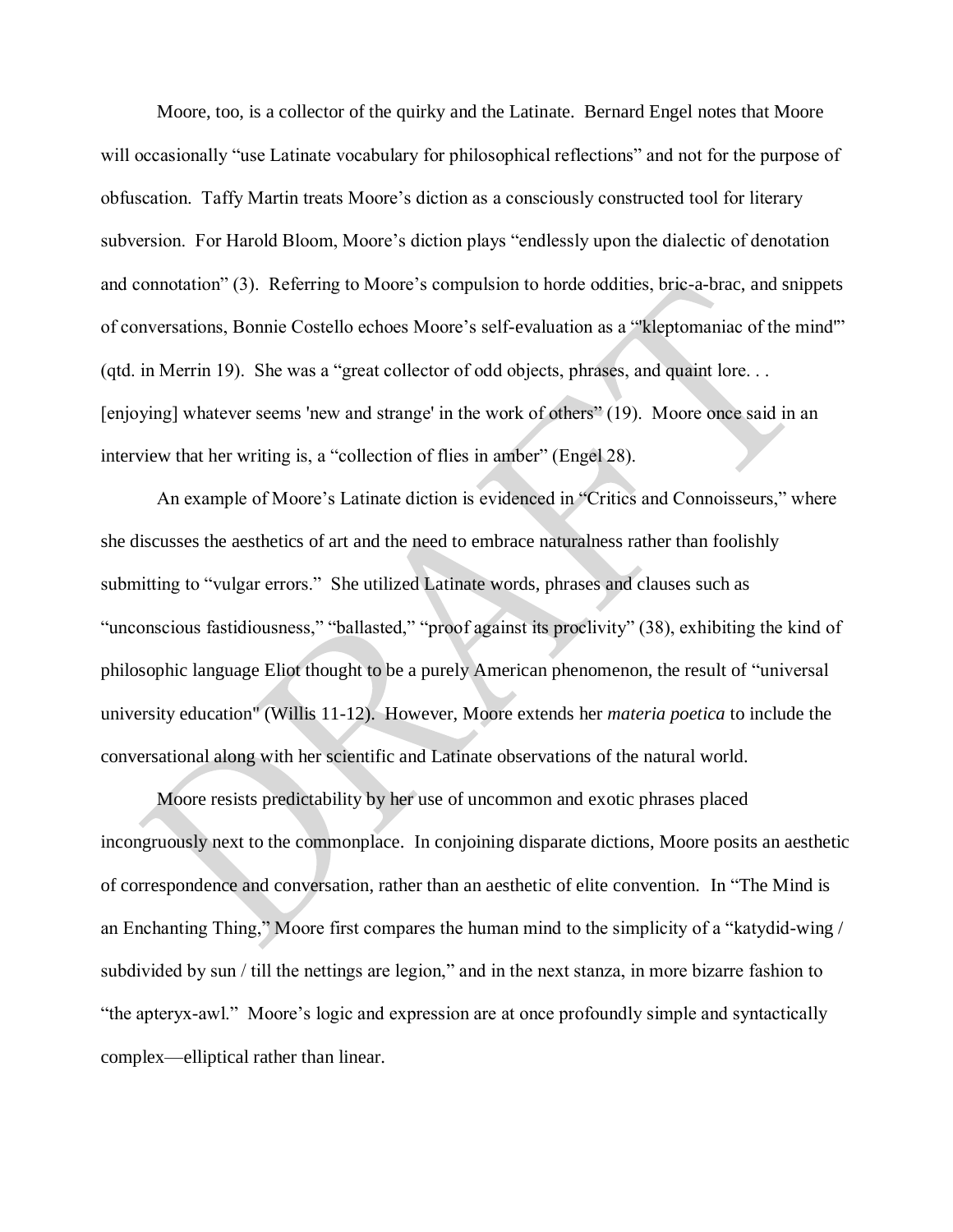Additionally, both Browne and Moore employed conversational phrases to disclose the imprudence of accepting authority without critical inquiry. By contrasting conversational vocabularies with elevated ones, the poets expose paradoxes and errors that exist in this world. Browne, in his treatise on the elephant writes:

> Which conceit [that elephants do not possess jointed legs] is not the daughter of latter times, but an old and gray-headed error, even in the daies of Aristotle, as he delivereth in his book, *de incessu animalium;* and stands successively related by severall Authors: by Diodorus, Siculus, Strabo, Ambrose, Cassiodore, Solinus and many more. Now herein me thinks men much forget themselves, not well considering the absurdity of such assertions. (185)

Browne points out the grievous error inherent in blindly accepting the voice of authority by juxtaposing the Latinate phrases next to an idiomatic phrase such as "herein me thinks." This appeal to common sense and to an unfettered way of thinking makes clear the obfuscation of unquestioned beliefs.

Moore's poem of the same name, "Elephants," interrogates the acceptance of inherited wisdom "as Socrates, / prudently testing the suspicious thing, knew / the wisest is he who's not sure that he knows" (130). Moore calls out from the wasteland of modern America for an experiential knowledge of life rather than the mere acceptance of fact—not for "ambition without understanding," as she articulates in "Critics and Connoisseurs," but for knowledge that results from inquiry, experience and experiment (38).

#### *Materia Poetica* and Literary Devices

In what appears to be too similar to allow mere chance as Moore's muse, the table of contents to her authorized *Complete Poems* closely resembles Browne's *Pseudodoxia Epidemica.*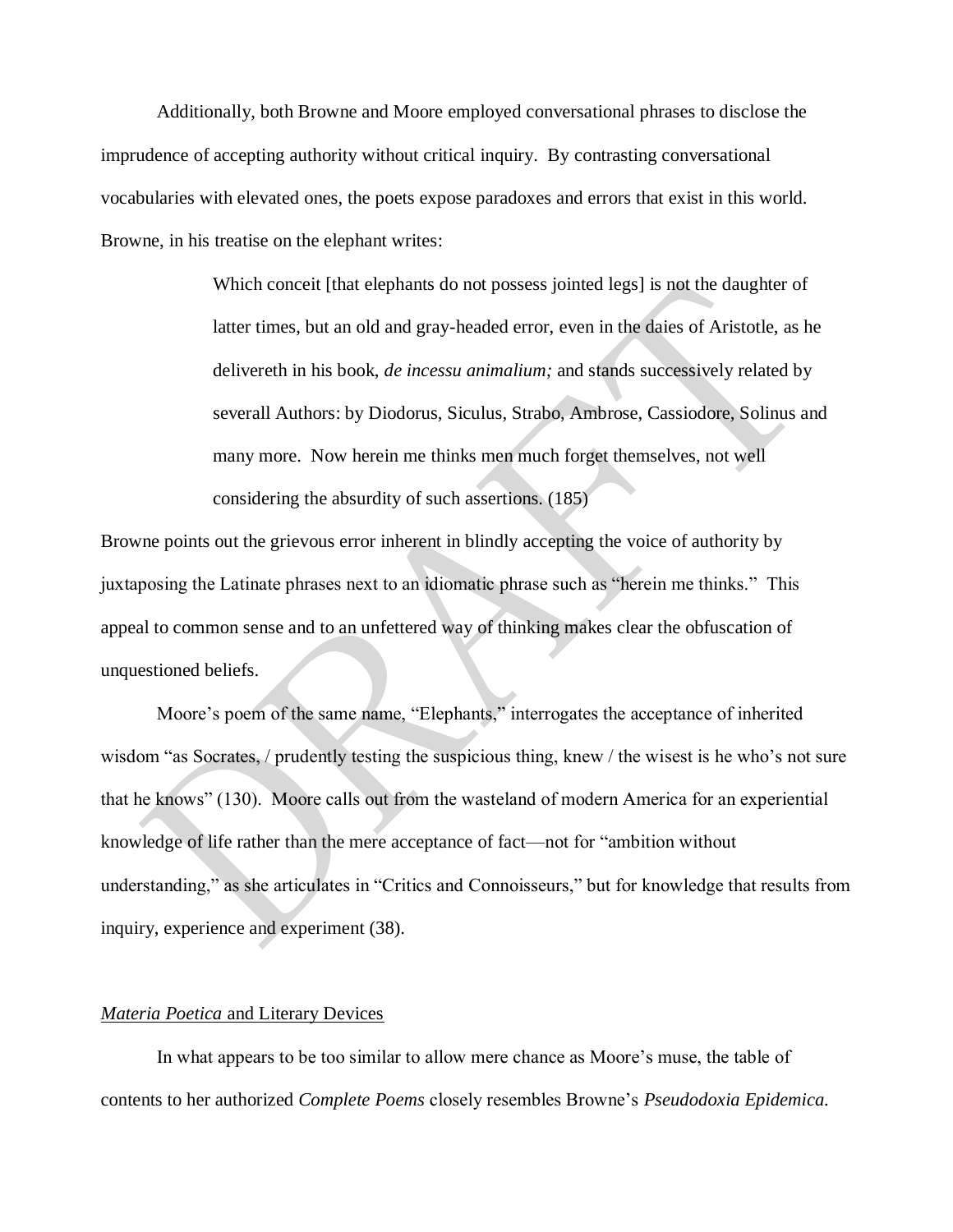Browne writes observances "Of the Elephant," "Of Snayles," "Of the Cameleon," "Of the Oestridge," "Of the Pelican," "Of the Unicorns," "Of the Basilisk," "Of the Dove," "Of the Sperma-Ceti and the Sperma-Ceti Whale," " Of the Dragon," and so forth. There are too many animals mentioned within Browne's texts to enumerate, but Moore's titles read like a modernization of Browne's. In her corpus, she examines most of the same animal species—mirroring Browne's list and paying reverence to his *magnum opus.*

Beside the parallels involving subject matter, Moore has apportioned exact words and terms (usually Latinate) from Browne's text into her own. For example, she appropriates Browne's term "camel-sparrow" into her poem, "He 'Digesteth Harde Yron'," to describe the ostrich. She also addresses Browne's entire thesis regarding the fallacious belief that these regal birds eat iron horseshoes by using his phrase as her title. Further, in stylistic veneration, Moore reproduces Browne's sibilance—as exemplified by his line, "silent in this singularity; either omitting it as dubious, or as the comment saith, rejecting it as fabulous" (Browne 207)—in her own manner with, in "he's / been mothering the eggs / at night six weeks - his legs / their only weapon of defense./ He is swifter than a horse; he has a foot hard / as a hoof" (Moore 99). Both topically and stylistically, Moore's text is to be read as a dialog with Browne's.

#### Rhetorical Devices

Beyond the similarity of their subject matter and literary devices, there are other significant similitudes, such as the inclusion of formal, rhetorical structures of presentation and stylistic parallels. Both Browne and Moore were fond of the same rhetorical devices. One such device is the polyptoton, which refers to "the repetition of words from the same root but in different forms or with different endings" (Post 61). An example of this device is found in Browne's "Of the Elephant": "unable to *lie* down, it sleepeth against a tree . . . whereon the beast *relying*, by the fall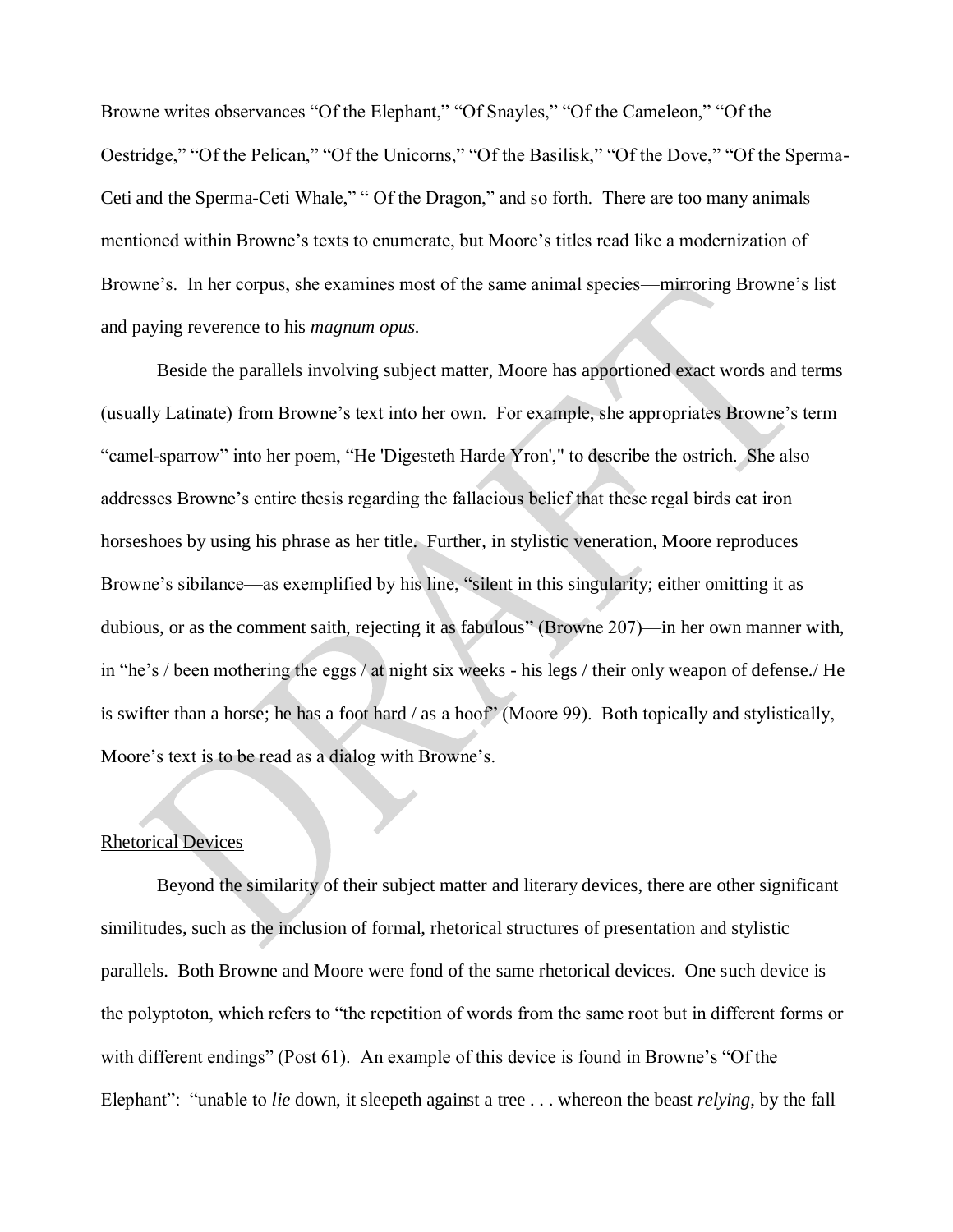of the tree falls also down it self, and is able to rise no more" (185, emphasis mine). Moore, in *her* "Elephants" poem, writes of "the opposing opposed " and of "revery not reverence" (128-129). Use of the polyptoton lends an air of verbal playfulness that is reminiscent of a riddle or paradox. Such verbal gaming creates instances of "sharp juxtaposition[s] of nearly identical abstractions [making the] meaning of each nearly impenetrable and contributes to our sense of the gnomic inscrutability of the human condition" according to Post (62).

#### Syntactical Structures

In terms of syntax, both writers employ writing styles and structures where "peculiar style must precede peculiar expression" *(Dial* 80, 444). Such elaborate syntax reflects their equally complex empirical approaches to reality. Their poetic phraseologies vacillate between factual accounts of scientific data and "the idiosyncracies of private narration" (Post 64). Though written about Browne's asymmetric syntactical structures, the following is also applicable to Moore: "[These authors vary] concise, seried [sic] utterances of differing length with loose, run-on sentences often held together by weak ligatures . . . [giving the effect] in Morris Croll's well-known formula, of portraying 'not a thought, but a mind thinking, or in Pascal's words, *la peinture de la pensee'"* (Post 64-65).

Becoming so involved in their descriptive and perceptive prowess, their texts are swept up in the "thing itself,"<sup>2</sup> leaping unexpectedly to a life-corresponding analogy. And, in their unpredictability, they do not progress in linear fashion to a fixed goal or climax. Rather, serial clauses are loosely conjoined via delicate linkages and paratactical syntax (by using "for," for example) or terms of negation, such as "nor," and "but."

Browne posits a mode of conversational musing rather than a formal argument. Take for example, his supposed refutation of the erroneous belief that elephants have no joints. He begins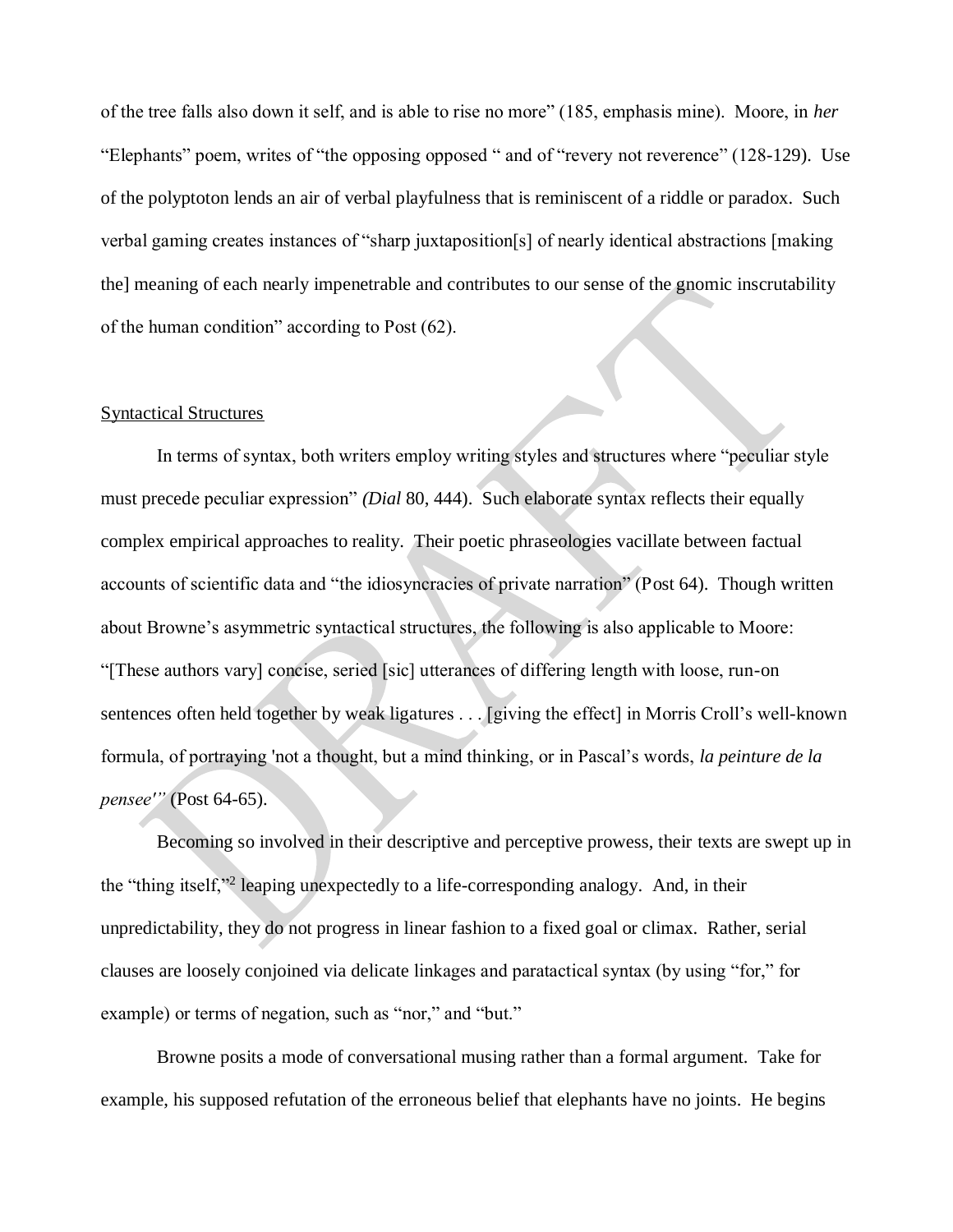discussing the elephant and drifts to the pitiful human condition. Browne starts his argument with several strong declarations made in conversational diction. Next, he presents his evidence and overwhelms the reader with corresponding authoritarian support. Last, by creating emblems of the subjects, he leaps to human application in didactic fashion to pursue his true agenda. Moore's syntactical poetic pattern is the presentation of a long line of verse followed by shorter clauses of quotes or witticisms. These clauses and phrases do not follow the original thesis of the poem because, like Browne, Moore conflates seemingly disparate objects, ideas or subjects. These disruptive shards of thought disarm the reader and suggest spontaneous, innocent musings.

Take for example, the first stanza of "The Buffalo" where Moore links together a series of descriptive phrases that have unclear reference to a buffalo.

Black in blazonry means

prudence; and niger, unpropitious. Might

hermatite--

black, compactly incurved horns on bison

have significance? The

soot-brown tail-tuft on

a kind of lion-

tail; what would that express?

And John Steuart Curry's Ajax pulling

grass--no ring

in his nose--two birds standing on the back? (27)

The quirky, spasmodic stanza structure, coupled with the introduction of personifications, lions, rings in the nose, and birds, all seem disjointed and contort the poem. In order to wrest meaning from this poem, the reader must supply missing data, decompress line structures and fill in the not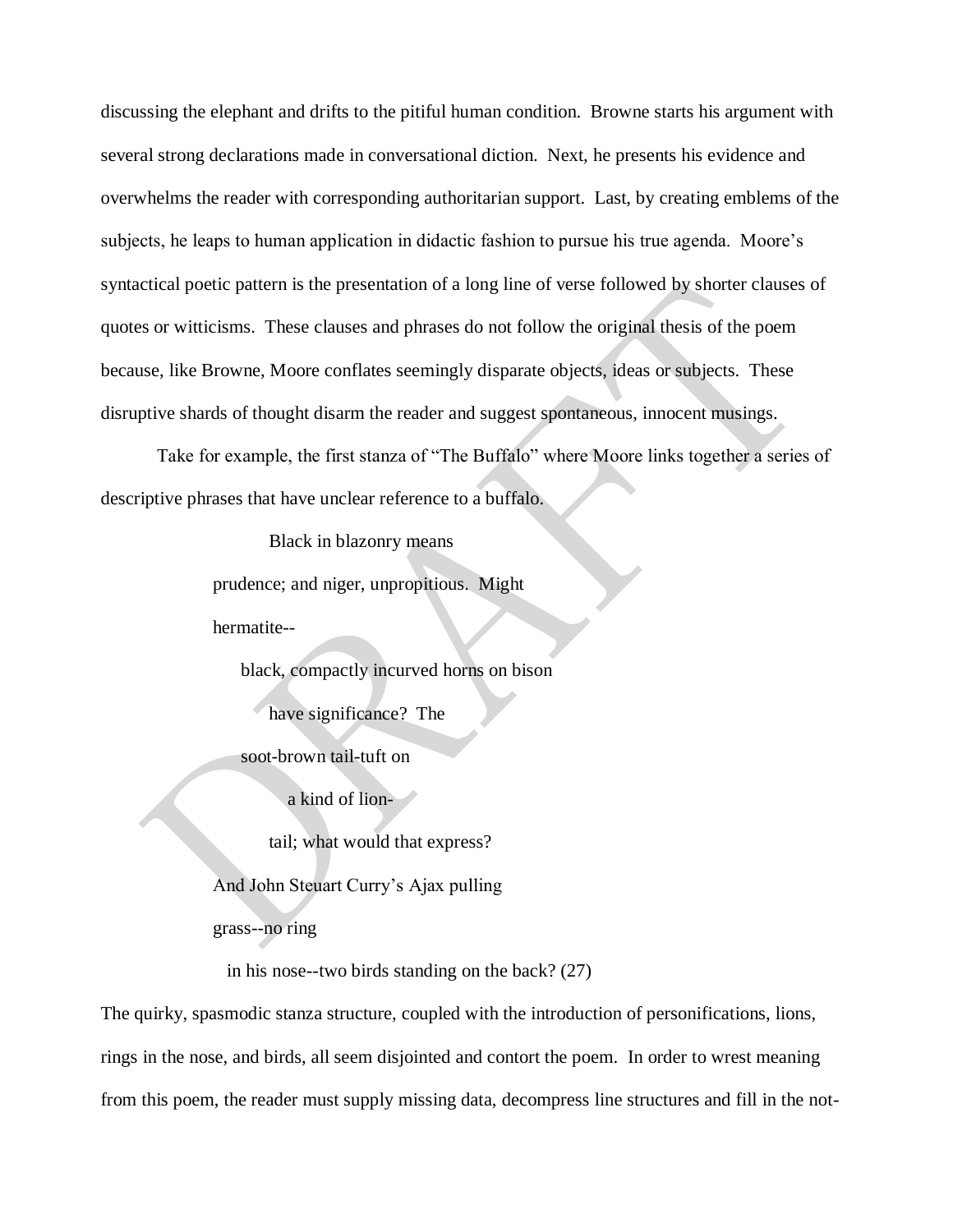said. Engel writes that readers must "proceed from phase to phase of a poem by juxtaposition rather than by obvious transition. This method forces the reader to stretch his imagination" and perform imaginative cognitive gymnastics (25).

#### Emblematic Nature of the Physical World

Browne and Moore regard objects in nature, specifically animals, as expressions of intangible truths that when placed under exacting scrutiny, reveal universal truths. Browne writes, "this visible World is but a picture of the invisible, wherein as in a Pourtraict, things are not truely, but in equivocal shapes, and as they counterfeit some real substance in that invisible Fabrick" (qtd. in Merrin 27). Concomitantly, Moore posits in "He 'Digesteth Harde Yron'" that "eight pairs of ostriches / in harness, dramatize a meaning / always missed by the externalist./ The power of the visible  $\ell$  is the invisible" (100).

The chosen vehicles for these invisible certainties, for both poets, are birds and reptiles uncommon messengers of truth. Browne, concentrating on the "Chameleon," examines the belief that the creature exists for long periods of time without sustenance by surviving on the alimentary qualities of the invisible—air. Regardless of how the chameleons survive, Browne admits that their emblematic adaptation and physical survival are the significant points. He writes first of the creature, then of man: "For we reade of many who have lived long time without aliment; and beside deceits and impostures, there may be veritable Relations of some, who without a miracle, and by peculiarity of temper, have far outfasted Elias. Which notwithstanding doth not take off the miracle" (206).

Moore suggests in her version, "To a Chameleon," that the creature is an emblem of spiritual rather than physical survival. She depicts a creature whose survival tactics and powers are superior to even the "Dark King's" serpent, for the serpent "could not snap the spectrum up for food as you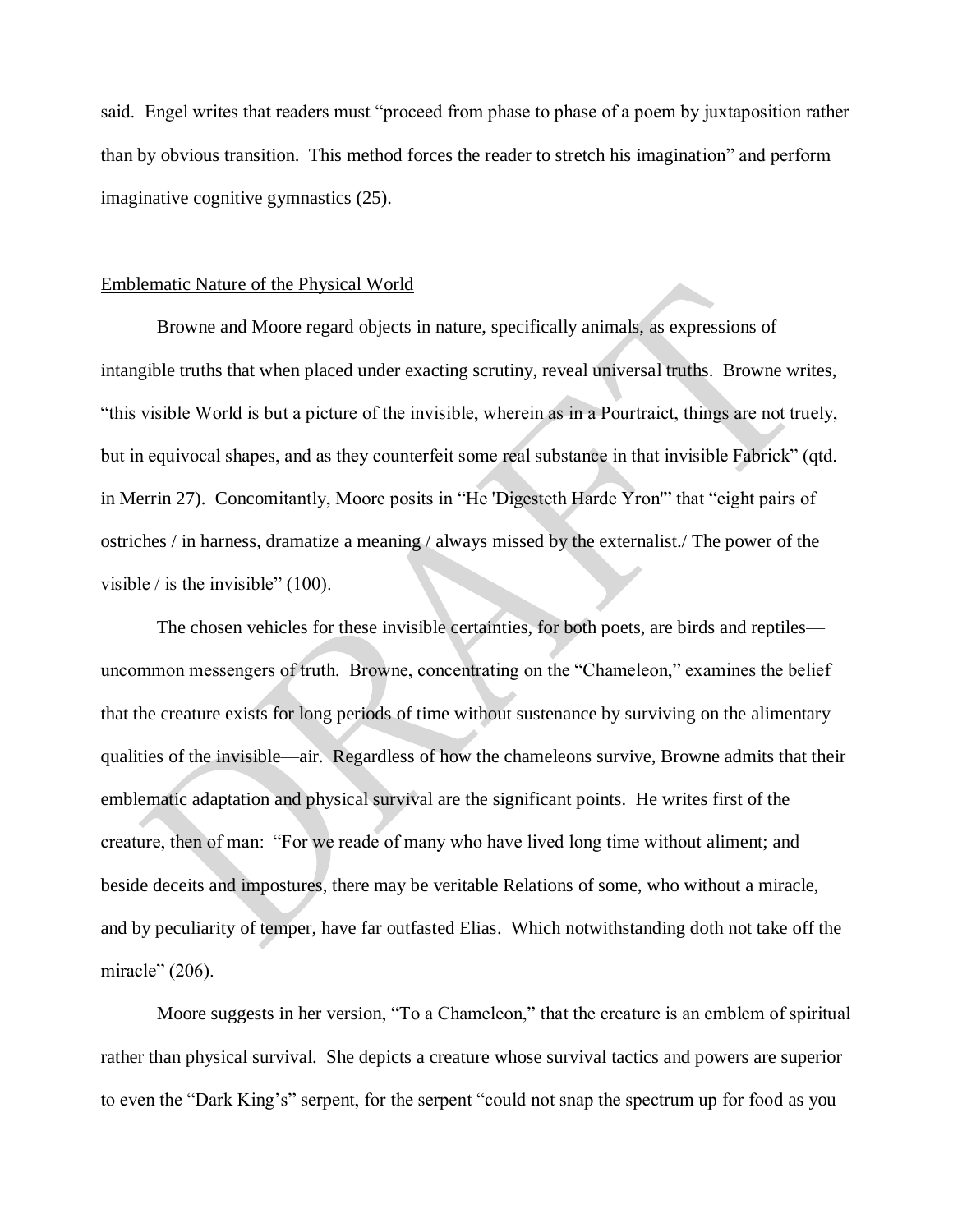have done" (179). She engages in an intertextual dialogue with Browne regarding the chameleon's ability to live off light and air. However, she makes his scientific investigation of physical survival suit her purpose of spiritual immortality.

Both authors know that the didactic, when cloaked in concerns dealing with creatures lower on the evolutionary chain, is less insulting to their readers. By using animals in their idiosyncratic ways, neither writer commits a pathetic fallacy because, though the creatures may be used as a springboard to understanding humans or as a receptacle to embody (un)desirable qualities, they are not meant to be humans in miniature. They are simply mirrors that reflect and exemplify specific characteristics. In this way, both writers are thematically *homo sapien*-centric, despite the misleading titles of their pieces.

The exotic animals depicted within both Moore's and Browne's poems are natural, honest, and self-sufficient. It is because of these very traits that the poets impose certain situations upon the animal, allowing humans who live in error to glean much-needed lessons regarding life, death and the afterlife. This use of the emblem-animal frees each writer for intellectual movements through all the worlds of experience. Each writer may move from the microcosmic world of the individual animal to the macrocosmic existence of man and then, by analogy (or faith) to the universe as a whole.

## The Confluence of Two Great Traditions

There are many similarities between the prose of Sir Thomas Browne and the poetry of Marianne Moore. Both writers approach their work with the perspective of a scientific observer who gets caught-up in the moment—the "thisness" of the thing itself. They utilize both Latinate and conversational diction, twisted and serial linguistic syntax, inconsistent subject matter, allusions to authorities, similar subjects, didactic tones, and the convention of the emblem. Moore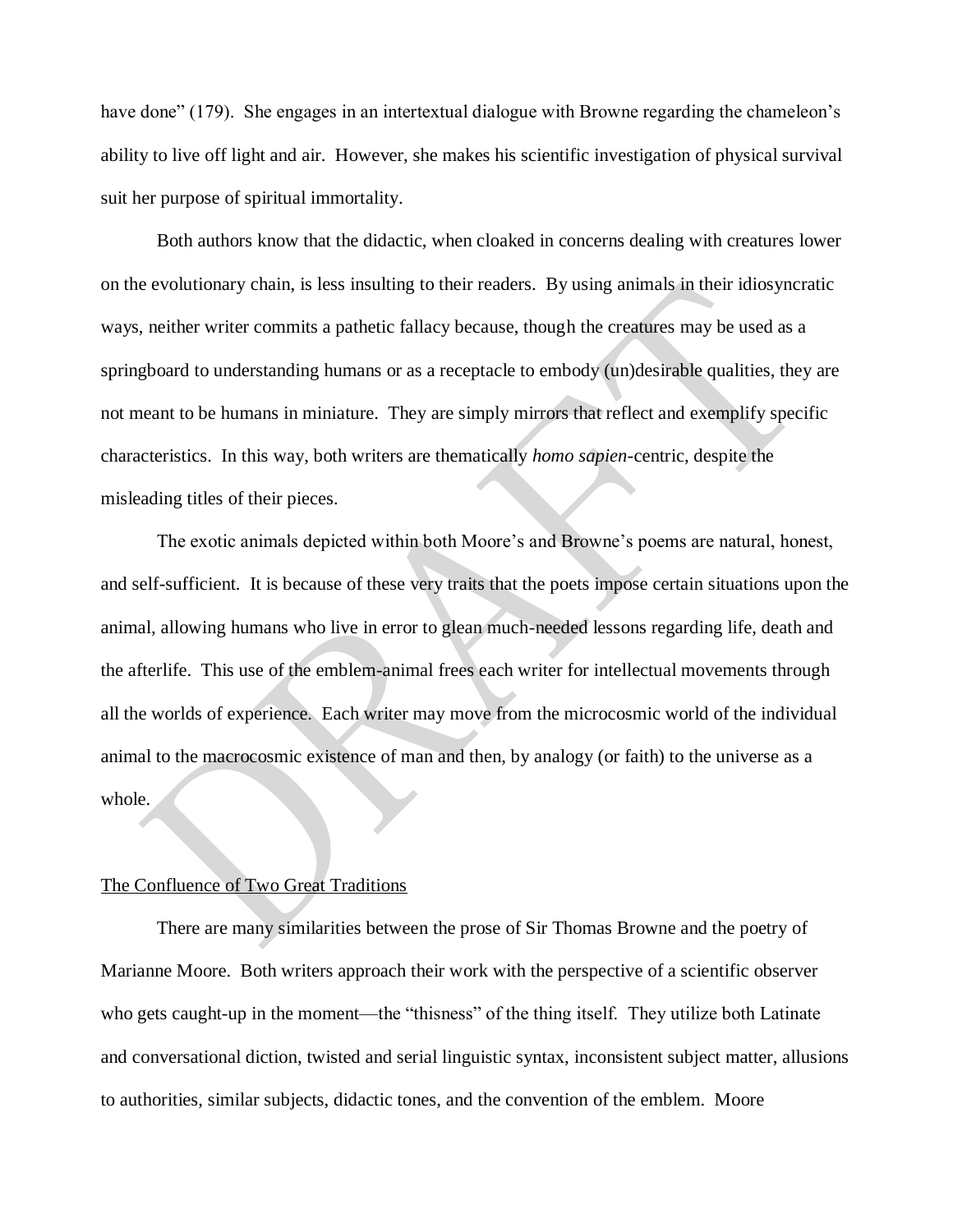consciously styled her prose after the works of Browne by revisioning his texts and mimicking his ideas, words and demeanor. Her poetic career became an intertextual dialogue with Browne; so much so that Glenway Wescott wrote in his review of Moore's *Observations,* "her work is the product of a novel intelligence, a strange sensibility, a unique scholarship. It is woven, as the curious notes manifest, with phrases from neglected books. . . . The prototype of Miss Moore's 'observation' is the Baconian essay, or the prose of Sir Thomas Browne and Burton" *(Dial* 78, 2-4). Louise Bogan, in *The New Yorker* declared that Marianne Moore "does not resemble certain seventeenth-century writers; she might be one of them. She stands at the confluence of two great traditions as they once existed" (qtd. in Merrin 18).

Eliot's evaluation therefore, of Moore having no literary predecessors is contestable. It is not enough to simply admit to Moore's innovations, talents and influences on other writers; it is important to recognize that her poetic talents are a part of and a contribution to a long-standing seventeenth-century tradition practiced by Sir Thomas Browne. This recognition does not detract from Moore's uniqueness. Rather it proves her mastery and subversions of literary techniques, and displays her ability to convey to her readers a bit of the joys and musings of a period in literary history that she believed had some peculiar beauty.

#### **Notes**

<sup>1</sup> This quote is from Moore's "Commentary" of 1926, Volume 80: 444.

<sup>2</sup> Browne holds that this experience of the "thing itself" is necessary. He quoted from Julius Scaliger on the frontispiece of his text, *"Ex Libris colligere quae prodiderunt Authores longe est periculosissimum; Rerum ipsarum cognitio vera e rebus ipsis est"* (To cull from books what authors have reported is exceedingly dangerous; true knowledge of things themselves is out of the things themselves).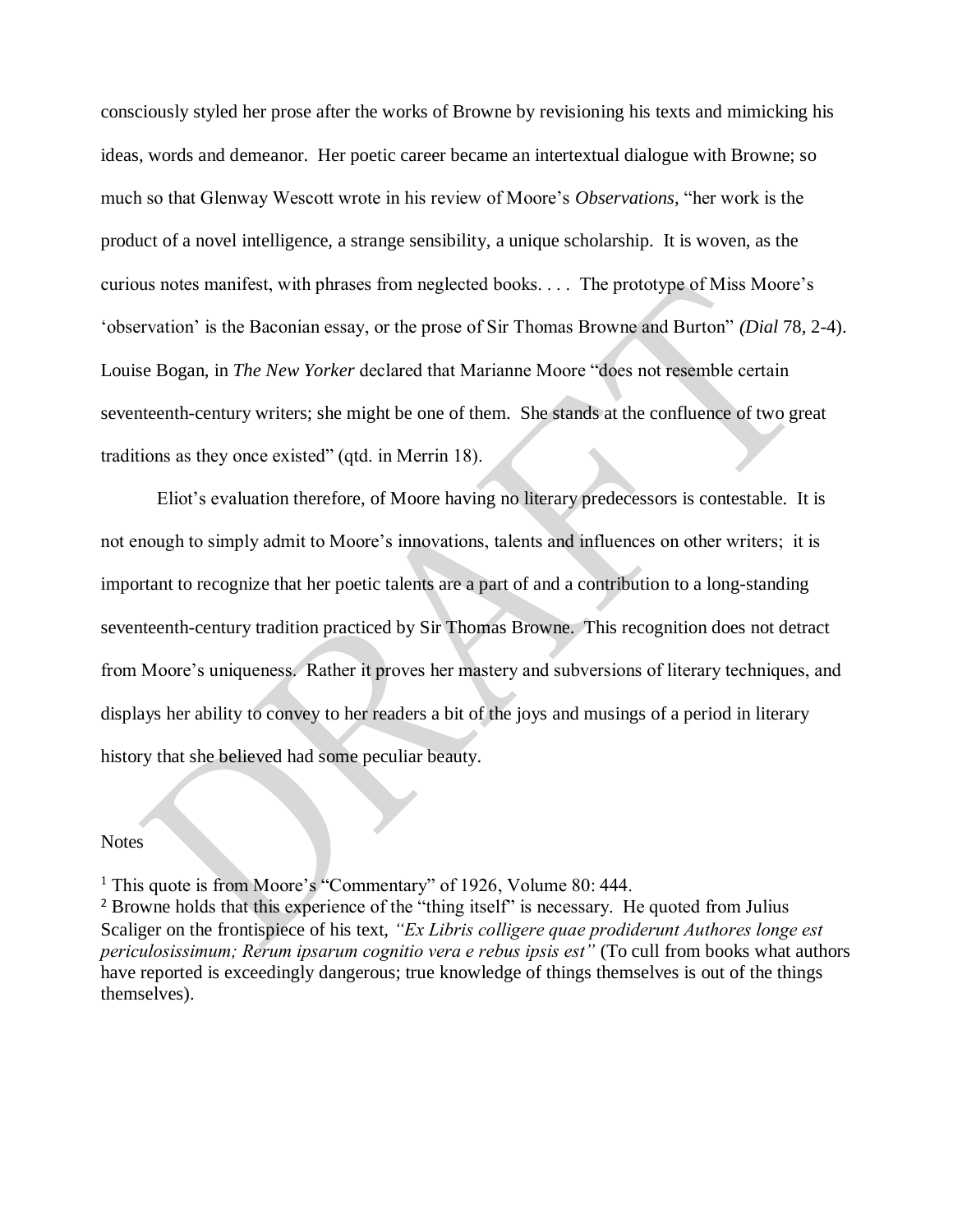#### Works Cited

Bar-Yaacov, Lois. "The Odd Couple: The Correspondence between Marianne Moore and Ezra Pound, 1918-1939." *Twentieth Century Literature* 34.4 (1988): 507-527.

Bloom, Harold ed. *Marianne Moore.* New York: Chelsea House, 1987.

Browne, Sir Thomas. *Sir Thomas Browne: The Major Works.* New York: Penguin Books, 1977.

- - - . The Prose of Sir Thomas Browne. Garden City: Anchor Books, 1967.

Eliot, T. S. "Introduction." *Moore's Selected Poems.* New York: Macmillan, 1935.

Engel, Bernard F. *Marianne Moore.* New Haven: College & U P, 1964.

Gifford, Henry. "Two Philologists." *Contemporary Literary Criticism* 4 (1975): 361-362.

- Hall, Donald. Marianne Moore: *The Cage and the Animal.* New York: Pegasus, 1970.
- Hall, Marie Boas. "Thomas Browne Naturalist." *Approaches to Sir Thomas Browne* (1982): 178- 187.

Kenner, Hugh. "Supreme in Her Abnormality." *Contemporary Literary Criticism* 4 (1975): 360.

- Kinney, Arthur F., ed. *Sir Thomas Browne Twayne's English Authors Series*. Boston: Twayne, 1987.
- Kitzes, Adam. "The sensible rhetorick of the dead." *Studies in English Literature, 1500-1900.*  42.1, January 2002. 137+. <http://www.geocities.com/katacheson/brownekitz.html>
- Martin, Taffy. "Marianne Moore's Dial Essays: 'Comment' as 'Aesthetic Equivalent.'*" The Missouri Review* 7.1 (1983): 213-226.
- - -. *Marianne Moore: Subversive Modernist.* Austin: U of Texas P, 1986.
- Merrin, Jeredith. "'To Explain Grace Requires a Curious Hand': Marianne Moore and the Literary Tradition." *Poesis: a Journal of Criticism* 6.1 (1984): 16-39.

Moore, Marianne. *The Complete Poems of Marianne Moore.* New York: Penguin Books, 1986.

- - -. *The Complete Prose of Marianne Moore.* New York: Viking Penguin Books, 1986.